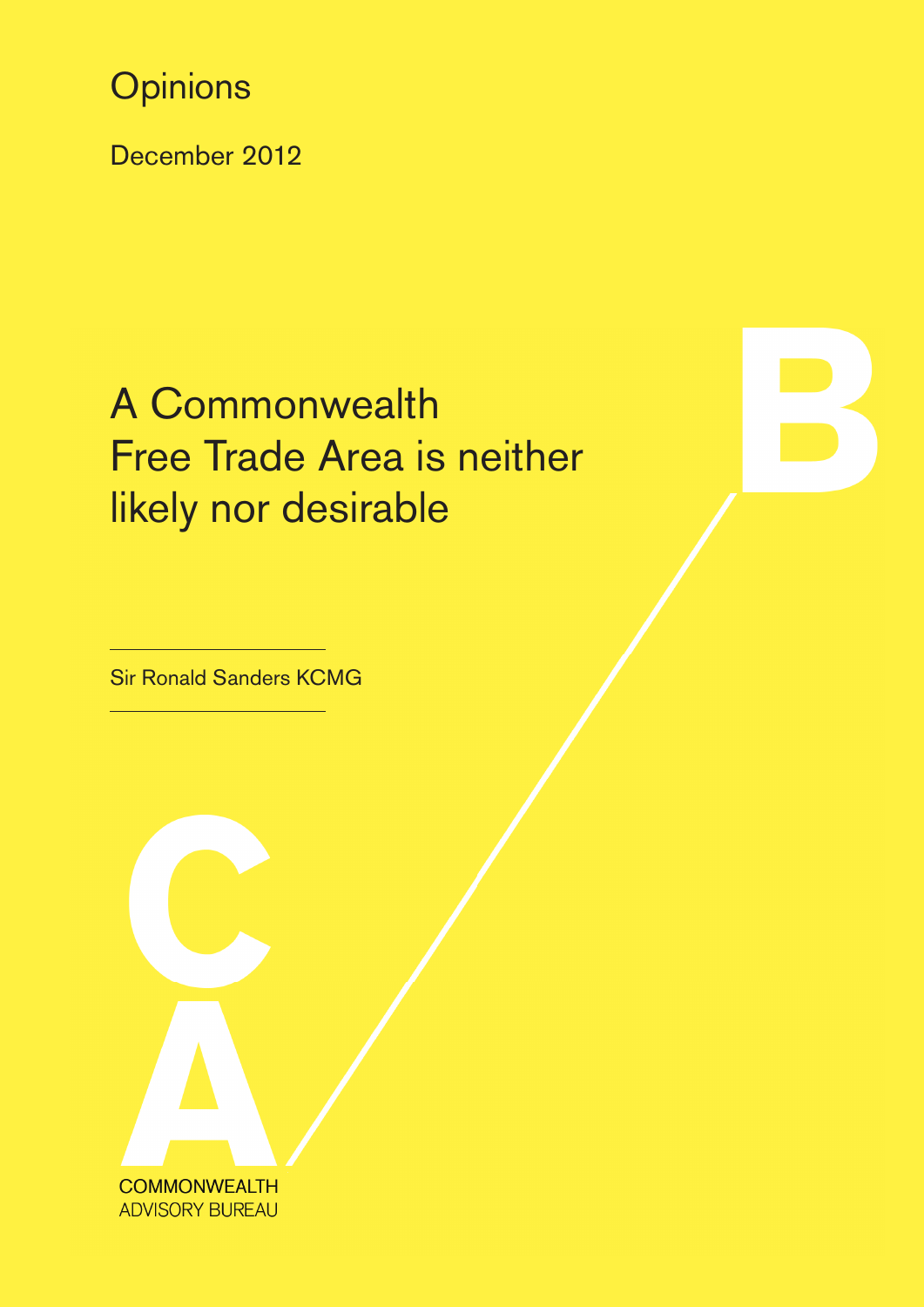## **Opinions**

Text © Commonwealth Advisory Bureau

The information in this publication is believed to be correct at the time of manufacture. Whilst care has been taken to ensure that the information is accurate, the publisher can accept no responsibility for any errors or omissions or for changes to the details given. Views expressed in this publication are not necessarily those of the Commonwealth Advisory Bureau or the publisher.

First published 2012

ISBN: 978-0-9573548-5-2

Published by and available from the Commonwealth Advisory Bureau (CA/B)

Tel: +44 (0)20 7862 8865 Fax: +44 (0)20 7862 8813 Email: CAB@sas.ac.uk Web: www.commonwealthadvisorybureau.org Mail: Commonwealth Advisory Bureau Institute of Commonwealth Studies Senate House University of London London WC1E 7HU United Kingdom



Institute of<br>Commonwealth Studies

ADVISORY BUREAU SCHOOL OF ADVANCED STUDY . UNIVERSITY OF LONDON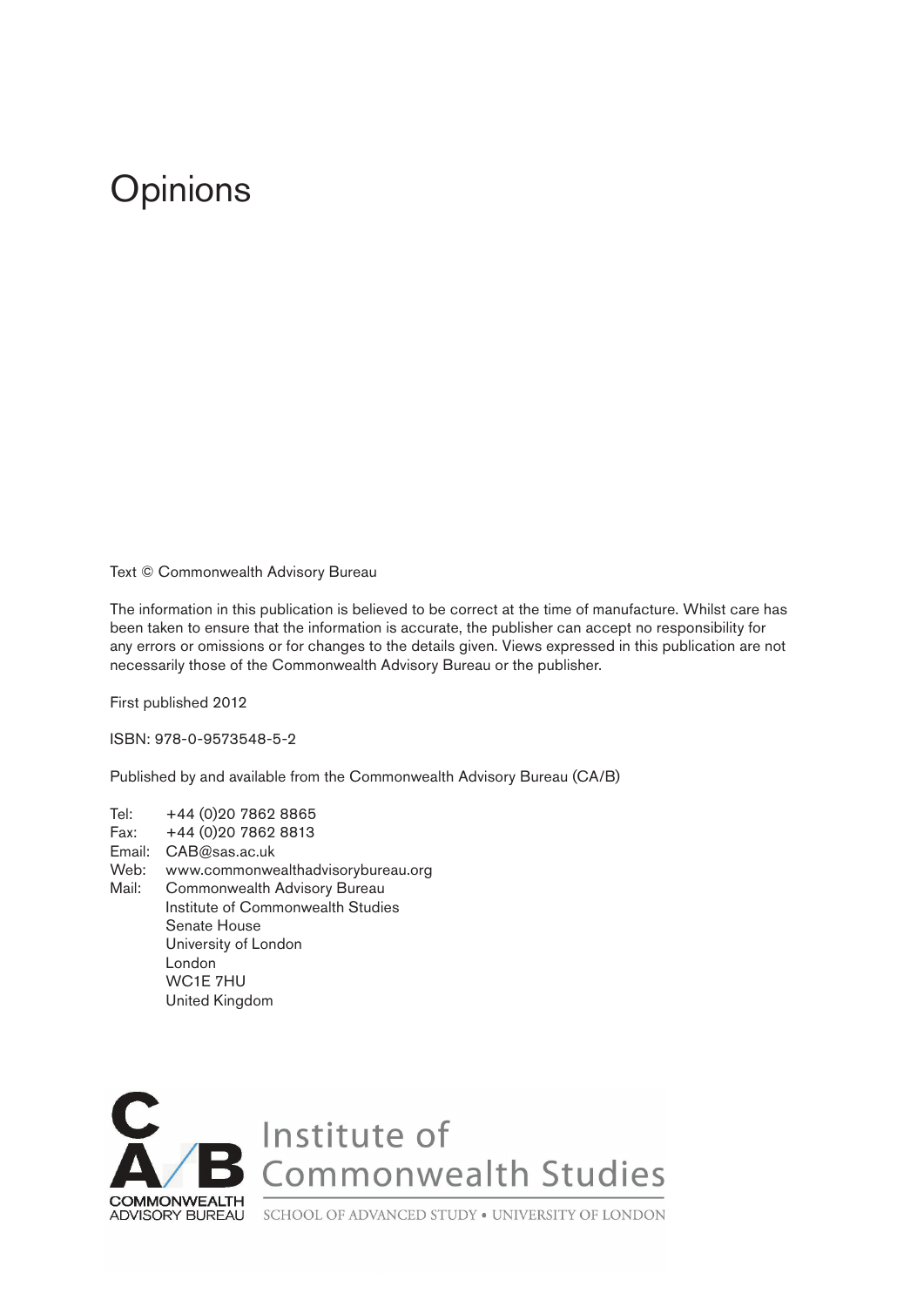## A Commonwealth Free Trade Area is neither likely nor desirable

#### *Sir Ronald Sanders KCMG*

The idea of a Commonwealth Free Trade Area (FTA) which resurfaces from time to time is, argues Sir Ronald Sanders, 'an idea whose time has long passed'. Born of a nostalgia for a time when Commonwealth countries enjoyed trade preferences with Britain (before it joined the EU in 1973), he explains that an FTA is neither politically possible nor desirable: it is not possible for the UK, Cyprus and Malta to join a formal Commonwealth trade arrangement unless they leave the EU, and the benefits of improved preferential access would be exploited by the major emerging economies. The Commonwealth's 36 small states 'would not get much of a look-in'. In this *Opinion*, Sir Ronald Sanders explains why the existence of a 'Commonwealth factor' – supposedly residing in English as a common language, similar laws and shared history – is doubtful. Instead, physical proximity, competitive prices and ease of transport explain higher levels of trade between (often neighbouring) Commonwealth countries. Instead, Sanders calls on Commonwealth Foreign Ministers to reconsider their recent decision not to convene a meeting of Commonwealth Trade Ministers, supported by an Expert Group, to consider the future of the post-Doha trading system (as proposed recently by the Commonwealth Eminent Persons Group). In this way, Sanders argues, the Commonwealth could be a catalyst for expanding world trade through rules that are fairer and more equitable.

On 28 September 2012, shortly after his appointment as Minister of State responsible for Commonwealth Affairs in the British Foreign and Commonwealth Office (FCO), Hugo Swire MP declared in a letter to the Financial Times: 'The FCO is committed to working more closely with Commonwealth partners to boost trade and support business links. The FCO's Charter for Business sets out how we aim to support UK business. But the key is to encourage more UK businesses to take a closer look at trade with the Commonwealth. The benefits are easy to see and the opportunities are huge'.<sup>1</sup>

It was a theme that his predecessor, Lord David Howell, had repeatedly voiced from the time that the Conservative-Liberal Democrat coalition came into government in May 2010 showing a renewed interest in the 54-nation Commonwealth after a 15-year period of benign apathy by the former Labour Party government.

In recent years several Commonwealth-related organisations, including the Commonwealth Secretariat, have produced documents that reviewed the scope for expanding trade among Commonwealth countries and while many of them have reflected a desire to see such trade expansion, all have acknowledged the considerable difficulties in doing so.2 Commonwealth Heads of Government at their meeting in Malta in 2005 had also called 'on the Secretary-General to explore innovative approaches to strengthen intra-Commonwealth dialogue, networking, and collaboration on trade and economic issues'.3 Beyond Secretariat in-

house studies on Commonwealth trade, nothing further came of this call.

In this *Opinion*, I show that the scope for expanding trade between Commonwealth countries, in a world characterised by Regional Trade Agreements (RTAs) and a World Trade Organisation (WTO) intent on liberalising global trade is limited, and argue that the Commonwealth should focus its efforts on being a catalyst for expanding world trade through rules that are fairer and more equitable.

#### The background to Commonwealth trade or the lack of it

Such Commonwealth trade preferences as did exist came to an end in 1973 when the British Conservative government under Prime Minister Edward Heath joined Britain to the European Union (EU), then the European Economic Community. Having joined the EU, Britain cannot independently negotiate or settle a free trade agreement with Commonwealth countries or any other country or groups of countries unless it severs its legally binding arrangements with the EU. Two other Commonwealth countries, Cyprus and Malta – both of which joined the EU in 2004 – would also have to leave the EU if they wished to participate in a formal Commonwealth trade arrangement.

The likelihood of any of three Commonwealth countries leaving the EU is extremely remote. Despite the hype of Eurosceptics in the Conservative Party in Britain, the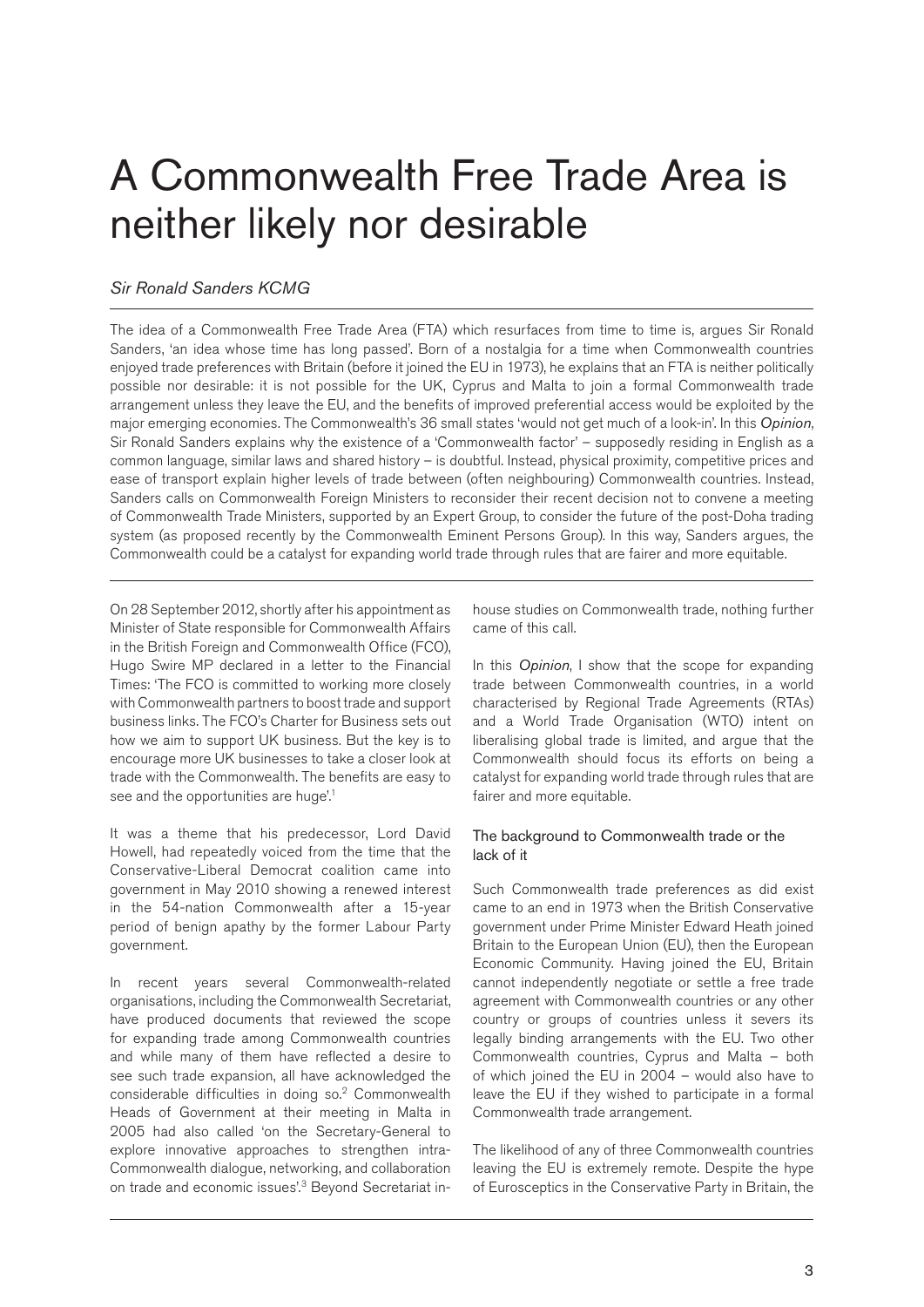Prime Minister David Cameron, while hinting that he would hold a referendum on the EU if his party won an outright majority at the next general election, makes it clear that, for him, it is not a simply a matter of 'in or out'. What he wants is a 'better settlement with Europe'.4 In any event, Britain's earnings from exports to the Commonwealth, while significant (it was US\$46,087.1 million in 2011), is not huge, representing only 9.76 per cent of its total exports in that year of US\$472,095.63 million, while its merchandise exports to the EU represents a hefty 43.6 per cent of its total exports.5

Britain joining the EU was one of the reasons that many developing Commonwealth countries developed stronger trade relations elsewhere. For instance, vulnerable Commonwealth countries in Africa, the Caribbean and the Pacific (ACP), which traditionally had exported most of their products to Britain under tariff preferences and other special arrangements, were forced to negotiate new terms of trade with the EU. In looking to Brussels, their eyes scanned past Britain which they felt had abandoned them.

With regard to Canada and Australia, the other two large developed nations in the Commonwealth, much of their trade is now with non-Commonwealth countries. Canada joined the North American Free Trade Area (NAFTA) with the US and Mexico in 1994, and almost 75 per cent of its merchandise exports went to the US in 2011 with Britain second at 4.1 per cent. No other Commonwealth country is among Canada's top 10 trading partners.<sup>6</sup> In the case of Australia, in 2010, of its top ten two-way trading partners China (19.1 per cent), Japan (12 per cent), the United States (9 per cent) and the Republic of Korea (5.4 per cent) dominate. Of the Commonwealth countries only five feature among Australia's top ten trading partners and then on a much smaller scale. They are: Britain (4.1 per cent), India (4.0 per cent), Singapore (3.9 per cent), New Zealand (3.9 per cent) and Malaysia (2.8 per cent).<sup>7</sup>

#### Significance of intra-Commonwealth trade in goods declining

Total Commonwealth trade in goods in 2011 is estimated at almost 18 per cent per cent of World trade, a decline from its high of 22 per cent in 1960. Even

this share is owed to the trading capacity of only six of the Commonwealth's 54 member states – Singapore, India, Malaysia, Australia, Britain and Canada. With their Commonwealth exports valued at US\$364,381 million, the six countries account for 84 per cent of all Commonwealth exports of US\$406,187.8 million in 2011. The other 48 countries combined, including South Africa and Nigeria, with Commonwealth exports of US\$59,706.8 million made up only 16 per cent. It is less than the value of Singapore and India's individual Commonwealth exports, and marginally higher than Malaysia's. See table below:

#### Top six countries in exports to Commonwealth in 2011 (US\$ millions)

| <b>Country</b> | <b>Exports to</b><br><b>Commonwealth</b> | % of total<br>exports |
|----------------|------------------------------------------|-----------------------|
| Singapore      | 106,085.76                               | 25.91                 |
| India          | 61,421.14                                | 20.37                 |
| Malaysia       | 59,324.87                                | 26.14                 |
| Australia      | 46,299.90                                | 18.85                 |
| <b>Britain</b> | 46,087.10                                | 9.76                  |
| Canada         | 28,242.23                                | 6.70                  |
| <b>Total</b>   | 364.481.00                               |                       |

Not surprisingly, the 36 small states that comprise the majority of Commonwealth members enjoy only a tiny share of Commonwealth exports, even though for some of them exports to Commonwealth countries constitute a high percentage of their total trade. But many of their exports are not 'Commonwealth' per se. In the case of the Caribbean countries of St Vincent and Dominica, their principal export is bananas to Britain under a treaty arrangement between the EU and the ACP Group<sup>8</sup>, but these exports are declining now and will decline further because of an erosion of the preferential treatment they enjoyed. Many of these preferences for sugar, bananas and rum, applicable to Commonwealth countries in the ACP group, have already been whittled away and are under constant erosion by the EU, in part because of challenges to the preferences brought by other countries at the World Trade Organisation (WTO). For these small states, therefore, Commonwealth trade is becoming less important. For instance, more than 50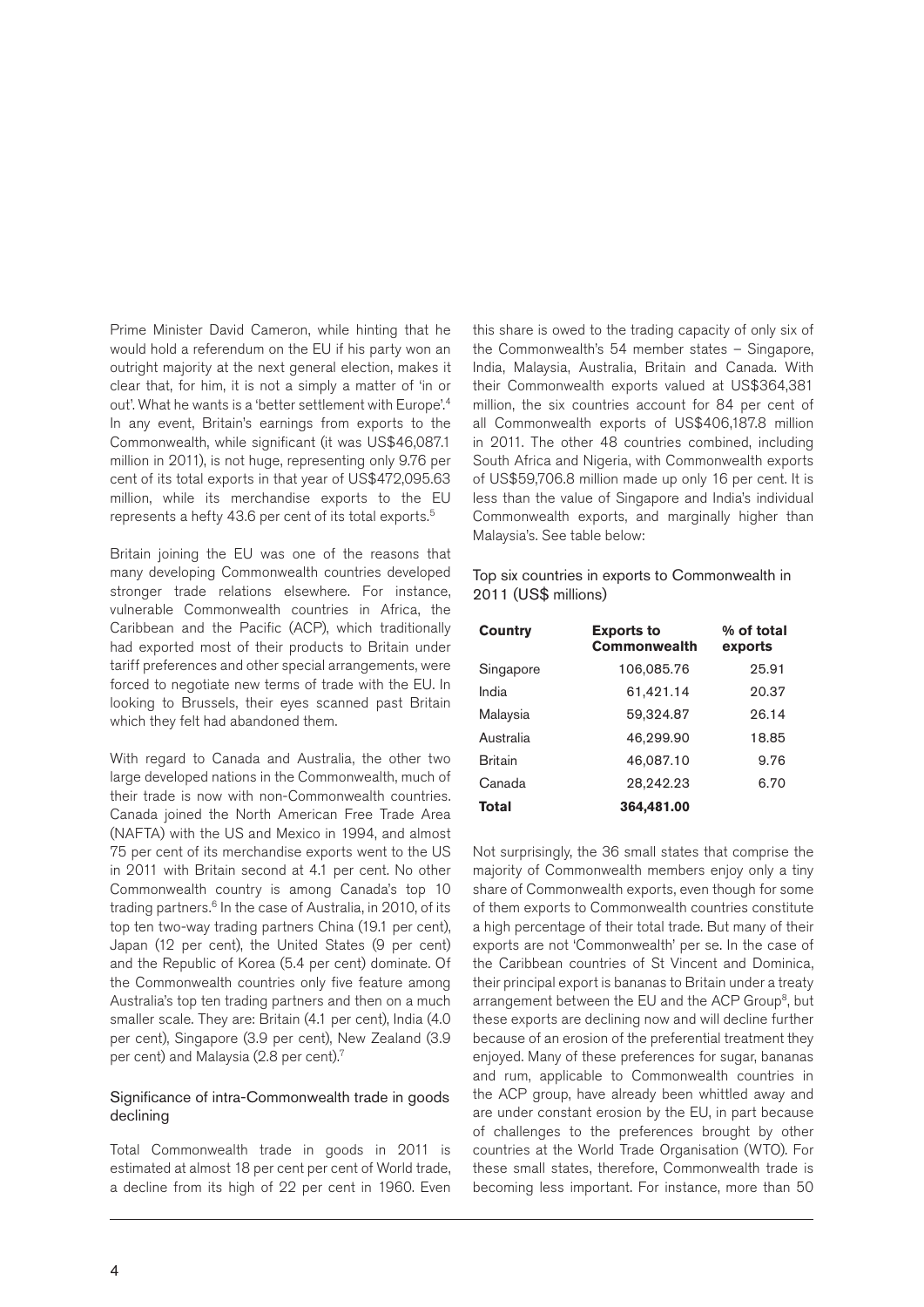per cent of all Commonwealth Caribbean exports go to the US. Much of this is due to proximity which itself is an important determining factor in trade.

The significant point arising from all this is that more than 80 per cent of the exports of all Commonwealth countries are directed to countries outside the Commonwealth and where trade between Commonwealth countries has been high this is due to proximity as in the case of Singapore and Malaysia, the Caribbean, the Pacific and land-locked countries in sub-Saharan Africa.

#### Trade in services

According to the International Trade Centre, service exports of Commonwealth States increased from approximately US\$550 billion in 2006 to US\$720 billion in 2010. These service exports represent approximately 20 per cent of the world's service exports<sup>9</sup>. However, again only a handful of the 54 Commonwealth countries dominate trade in services in value terms. In 2010, Britain was the largest service exporter (36 per cent) of total Commonwealth service exports; India was second (17 per cent) and Singapore third (16 per cent). Between them, they account for 69 per cent of all Commonwealth trade in services, with the other 51 countries collectively representing a mere 31 per cent.

For some Commonwealth small island states, services do represent a high proportion of their total exports, but this is due to the fact that they depend on one industry such as tourism. In the cases of Antigua and Barbuda, Vanuatu, and Grenada, for instance, service exports represent approximately 91 per cent, 85 per cent and 82 per cent respectively of their total exports, but in absolute terms the value of their export services is tiny. Neither a Commonwealth FTA nor a preferential scheme would improve their overall performance which would be more reliant on more hotels and resorts, expanded airport facilities and less costly air transport.

#### Commonwealth Free Trade Area: a near impossibility

The argument has been advanced by the Royal Commonwealth Society that the 'Commonwealth effect' could contribute to an increase in trade between

Commonwealth countries.10 This 'Commonwealth effect', it is claimed, resides in English as a common language, similar laws and shared history (although this is not now true for the Commonwealth's more recent members – Mozambique, Cameroon and Rwanda). But this is a very doubtful argument. Trade is based on demand and supply and often on the most competitive prices and ease of transport. Except between neighbouring Commonwealth countries, these factors which are more crucial than common language, laws and history do not apply. For example, there are no direct transportation links between Commonwealth countries in Africa and the Caribbean or between the Caribbean and the Pacific, and increasingly companies in Britain and Canada can source commodities more cost-effectively from non-Commonwealth countries.

Further, in many developing Commonwealth countries, the lack of infrastructural facilities including inadequate ports for small islands and poor roads in land-locked countries in Africa, the opportunities for competitive trade are limited<sup>11</sup>. In any event distance between Commonwealth countries, and its consequential costs, is a significant barrier to trade and it cannot be wished away.

As for the notion that Commonwealth countries could fashion a Commonwealth Free Trade Agreement (FTA) under which they could give preferences to each other to expand intra-Commonwealth trade, while this is technically possible to make it compliant with WTO rules, it is enormously difficult from a legal, administrative and even political standpoint. Certainly Britain, Cyprus and Malta would have to leave the EU customs union. This is most unlikely to happen and without it any idea of a Commonwealth FTA would be dead in the water. Other Commonwealth countries would also have to review their commitments to other countries with which they have joined in FTAs to ensure that the effect of Commonwealth preferences does not violate their existing agreements, which, in many cases, it must do to make the Commonwealth FTA beneficial to many of its participants.

Further, given the commitments of the majority of Commonwealth countries in many existing RTAs that generally include Most Favoured Nation (MFN) clauses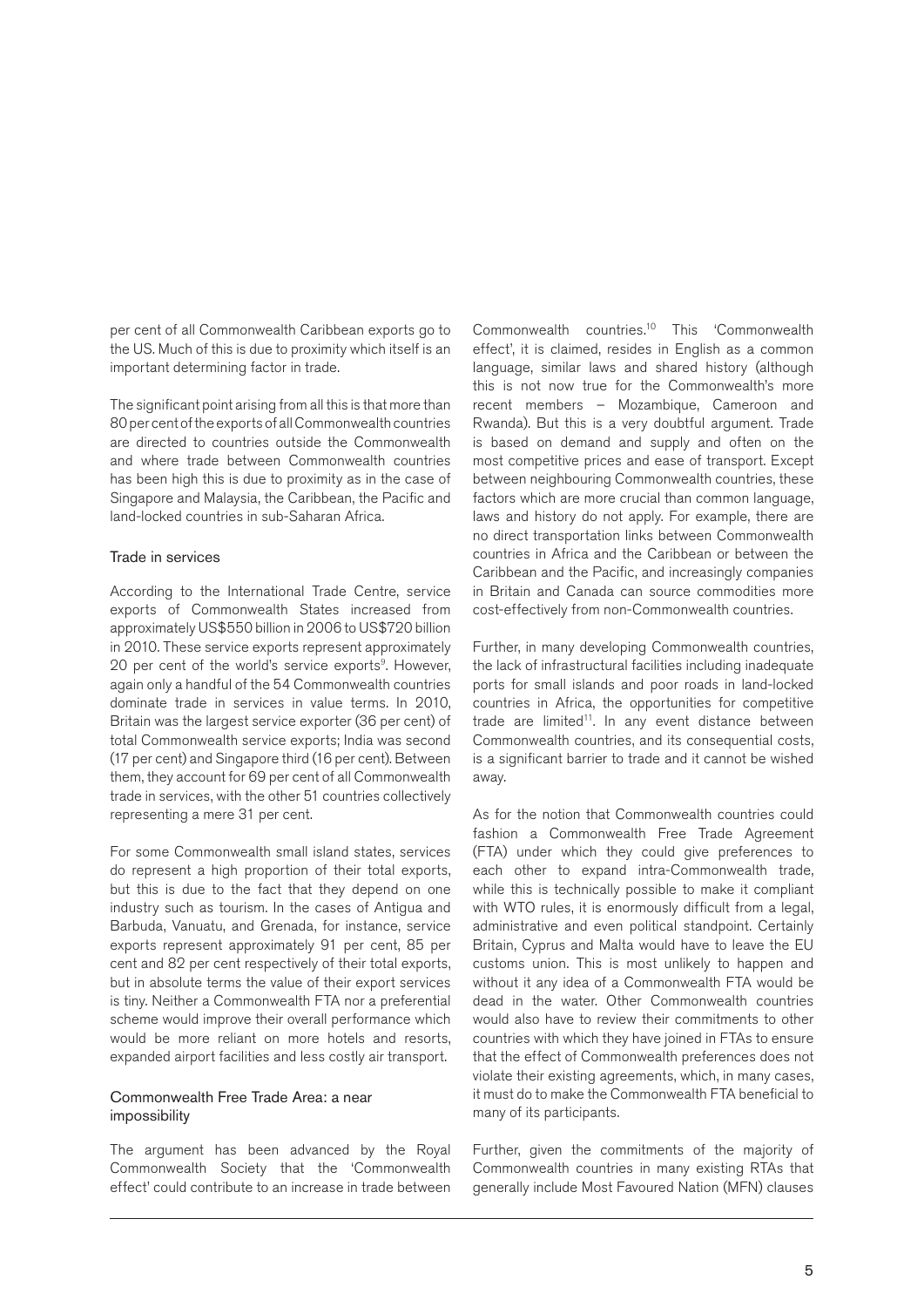which state that concessions cannot be offered to another trading partner that is better than that offered in the RTA, a Commonwealth-FTA would probably not be far from a multilateral agreement. Developing countries with scarce financial and human resources would therefore be better off focussing on getting concessions in the context of global trade negotiations at the WTO.

Finally, the benefits of improved preferential access to all Commonwealth States within an FTA would be exploited by the major emerging economies such as India, Malaysia and then by the developed Commonwealth countries, Britain, Australia and Canada. The Commonwealth's 36 small states would not get much of a look-in.

Some Commonwealth countries do have the potential for penetrating the markets of other Commonwealth countries. For instance, Canada could penetrate markets in Africa and Oceania, and South Africa, Malaysia, Indian and Singapore could look beyond their neighbours to source their import requirements<sup>12</sup>. But such greater trade expansion by a few countries can occur outside of a Commonwealth FTA or preference scheme. It is not a Commonwealth FTA that would make it possible: it is overcoming the more fundamental issue of competitive costs.

#### A role for the Commonwealth in trade

Against this background what can the Commonwealth effectively do in trade? It is significant that throughout its existence the Commonwealth has never held a formal meeting of Ministers of Trade, and, as was pointed out earlier, even though Heads of Government have in recent years made declarations on trade and required the Secretariat to undertake studies, nothing significant emerged.

Yet, there is enormous potential for the Commonwealth to act as a catalyst for meaningful change and progress on global trade issues that would benefit its members and the global community. In the past, the Commonwealth – and especially its Economic Affairs Division – has played a meaningful and influential role in international economic issues. Properly resourced, it can continue to do so for all its member states, not only the developing

ones. For example, in 1982, a Commonwealth Expert Group produced a report, *Protectionism: Threat to International Order*, that heavily influenced thinking at the GATT ministerial meeting of 1982. Chaired by Sir Alec Cairncross of Britain, the group included Manmohan Singh, now the Prime Minister of India.

In its Report to the Commonwealth Heads of Government Meeting in Perth in November 2011, the Eminent Persons Group (EPG) recommended the establishment of an Expert Group to consider the possible future of the post-Doha trading system and how the WTO might be reformed to identify how the adverse features of the Doha Round could be avoided and how the needs of the capacity-constrained economies can be better advanced.<sup>13</sup> The EPG had envisaged that the work of the Expert Group would be considered by a specially-convened meeting of Commonwealth Trade Ministers. Representing as they do a cross-section of the world's nations – including 5 members of the G20, least developed countries, large developing nations and small states – Commonwealth trade ministers would be uniquely placed to at least explore how the present log-jam could be overcome and how the framework for global trade could be enhanced.

This recommendation was not pursued because, in reviewing the EPG recommendations at a meeting in New York in September, Foreign Ministers decided that it has 'been overtaken by events'. Exactly what events have overtaken it has not been explained and they remain a mystery since the Doha-round is still stalled and the prospect for any movement is extremely bleak. Meanwhile, the international trading system remains hugely problematic, and, in some aspects, unfair as developed countries aggressively push new rules in trade facilitation that as the Indian Ambassador to the WTO puts it, 'would result mainly in facilitating more imports into rather than exports for developing countries.'14

What is missing in the Commonwealth trade dialogue is direct interface between Trade Ministers of small and vulnerable economies and Trade Ministers of influential WTO Members such as Canada, Australia, Singapore, Malaysia and India.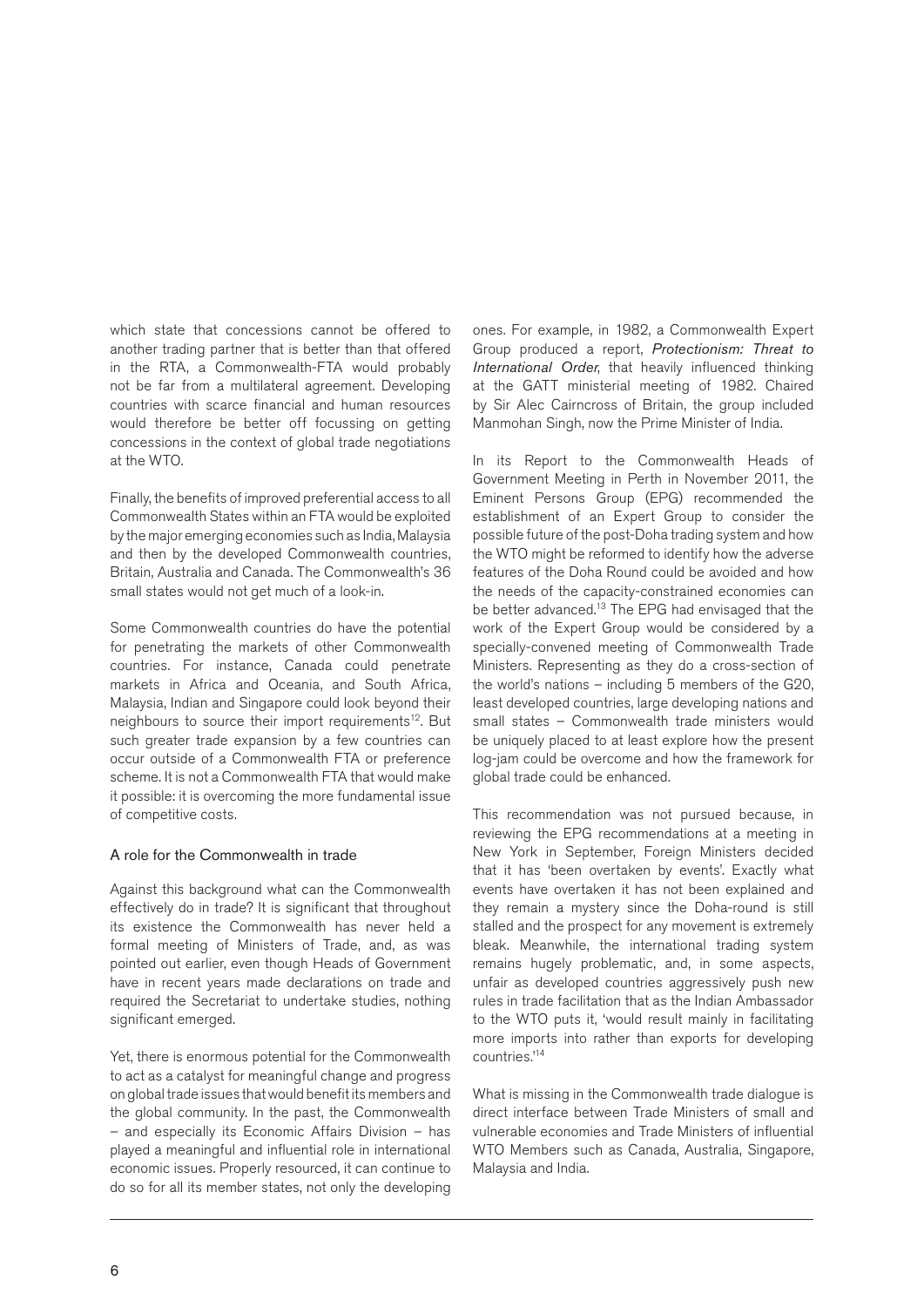#### Conclusion

In summary, seeking to expand Commonwealth trade by establishing a Free Trade Area or a Preference Scheme is a notion whose time has long passed, and little further effort should be spent on promoting the idea. However, expanded trade between a few Commonwealth countries under existing WTO rules is still achievable; such increased trade could be made possible by increased investment, and it is in investment that there is a 'Commonwealth advantage' of common language, common laws and shared traditions in the majority of Commonwealth countries.

Where the Commonwealth can best play a role in trade is by reaching a political consensus among Trade Ministers, based on expert study, on how trade rules and trade facilitation could be better set, in a practical and pragmatic manner, to be fairer and more beneficial for all including by establishing compensatory and support mechanisms for countries that lack the capacity to participate meaningfully in world trade.

#### About the author

Sir Ronald Sanders KCMG was a member and Rapporteur of the Commonwealth Eminent Persons Group (EPG) 2010-11, Ambassador to the World Trade Organisation for Antigua and Barbuda (1999–2004), and High Commissioner to London (1984–87 and 1996– 2004). He is an international consultant and writer who has served on Commonwealth advisory committees and been a trade negotiator. He has held senior positions in the private and public sectors including as a member of the Executive Board of UNESCO. He has written extensively on small states and the Commonwealth, and is currently a Fellow at the Institute of Commonwealth Studies, University of London.

#### **References**

- Hugo Swire, letter entitled, 'Reinvigorating Britain's commitment to Commonwealth', *Financial Times*, London, 28 September 2012
- 2 See, for instance, Chris Milner, 'Trading on Commonwealth Ties: A Review of the Structure and of Commonwealth Trade and the Scope for Developing Linkages and Trade in the Commonwealth', Commonwealth Secretariat, London, 2008
- 3 Valletta Statement on Multilateral Trade**,** 26 November 2005, Commonwealth Heads of Government Meeting Malta
- 4 'David Cameron backs referendum on Europe', *The Guardian*, London 9 October 2012, www.guardian.co.uk/ politics/2012/oct/09/david-cameron-backs-referendumeurope
- 5 Report of Office of National Statistics, London, 11 September 2012
- 6 Source: Industry Canada, www.sse.gov.on.ca/medt/ investinontario/en/Pages/coca\_401.aspx
- 7 Australia Government Department of Foreign Affairs and Trade website: www.dfat.gov.au/publications/trade/trade-ata-glance-2011.html#sect04
- 8 These are: The Lomé Convention signed in 1975; Lomé 11 in 1979; Lomé 111 in 1985; Lomé IV in 1990; and the Cotonou Agreement signed in 2000 and expiring in 2015
- 9 'Brief: Enhancing Export Performance of Commonwealth States', July 2012, International Trade Council, Geneva (unpublished)
- 10 'Trading places: the 'Commonwealth effect' revisited', Royal Commonwealth Society, London, September 2011
- 11 See Chris Milner, 'Trading on Commonwealth Ties', Note ii, for discussion of geography as a constraint on intra-Commonwealth trade, pp. 52–56
- 12 'The Commonwealth: Promoting a shared vision on Trade and Investment', Occasional Paper No. 151, Export-Import Bank of India, Mumbai
- 13 'A Commonwealth of the People: Time for Urgent Reform', The Report of the Eminent Persons Group to Commonwealth Heads of Government, Perth, October 2011, Commonwealth Secretariat, London, pp. 78–80
- 14 'Current Issues in the WTO negotiations; a development view', remarks by Jayant Dasgupta Ambassador of India to the WTO, at WTO Public Forum Session on 26 September 2012, South Bulletin, Issue 68, 26 October 2012